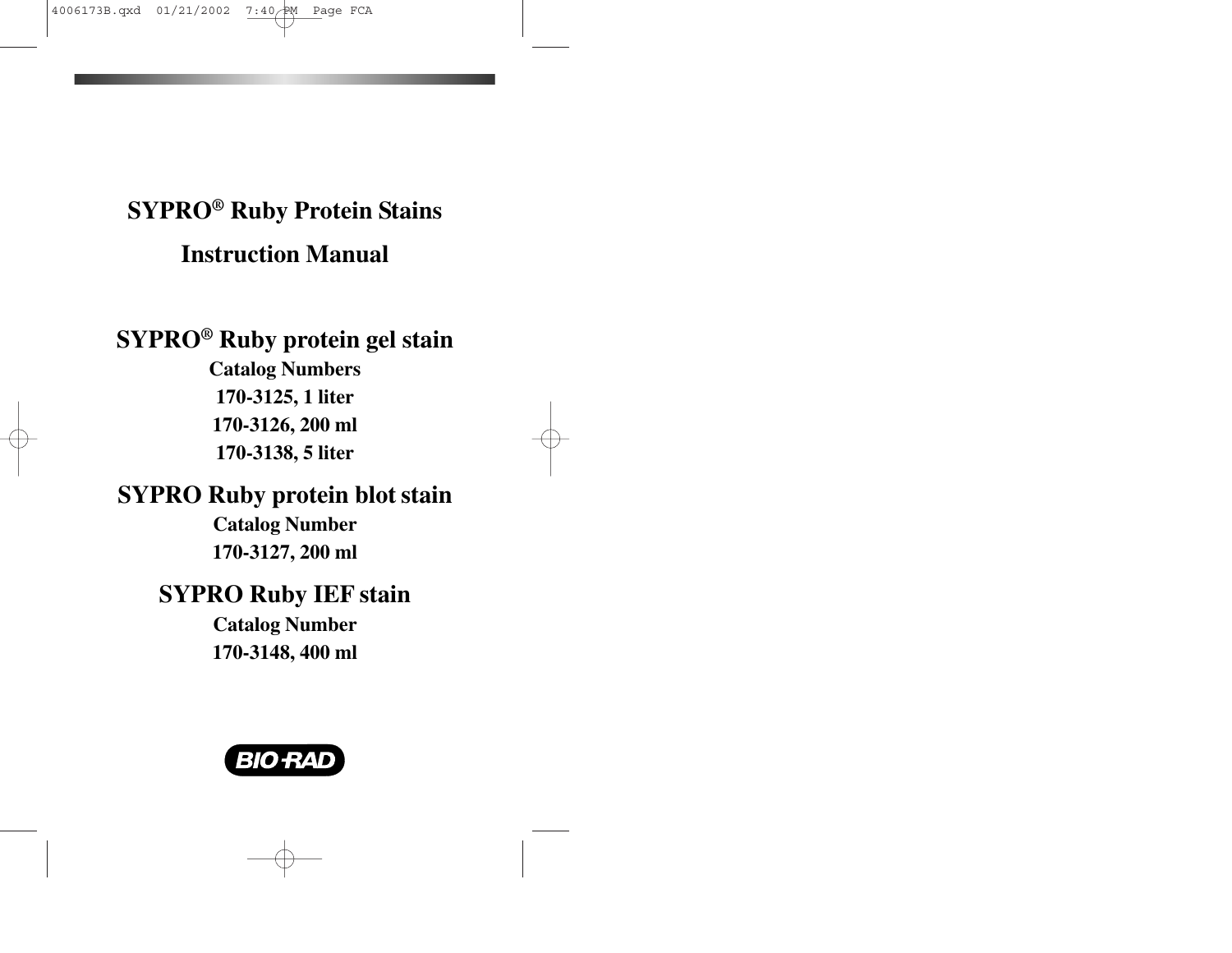# **Table of Contents**

| <b>PART 1: Introduction to SYPRO Ruby protein stains</b> |                                       |  |  |
|----------------------------------------------------------|---------------------------------------|--|--|
| <b>Section 1</b>                                         |                                       |  |  |
| 1.1                                                      |                                       |  |  |
| 1.2                                                      |                                       |  |  |
| 1.3                                                      |                                       |  |  |
| 1.4                                                      |                                       |  |  |
| 1.5                                                      |                                       |  |  |
| 1.6                                                      |                                       |  |  |
|                                                          | PART 2: SYPRO Ruby protein gel stain  |  |  |
| <b>Section 1</b>                                         |                                       |  |  |
| 1.1                                                      |                                       |  |  |
| 1.2                                                      |                                       |  |  |
| <b>Section 2</b>                                         |                                       |  |  |
| 2.1                                                      |                                       |  |  |
| 2.2                                                      |                                       |  |  |
|                                                          | PART 3: SYPRO Ruby protein blot stain |  |  |
| <b>Section 1</b>                                         |                                       |  |  |
| 1.1                                                      |                                       |  |  |
| 1.2                                                      |                                       |  |  |
| <b>Section 2</b>                                         |                                       |  |  |
| 2.1                                                      |                                       |  |  |
| 2.2                                                      |                                       |  |  |
|                                                          | PART 4: SYPRO Ruby IEF stain          |  |  |
| <b>Section 1</b>                                         |                                       |  |  |
| 1.1                                                      |                                       |  |  |
| 1.2                                                      |                                       |  |  |
| <b>Section 2</b>                                         |                                       |  |  |
| 2.1                                                      |                                       |  |  |
| 2.2                                                      |                                       |  |  |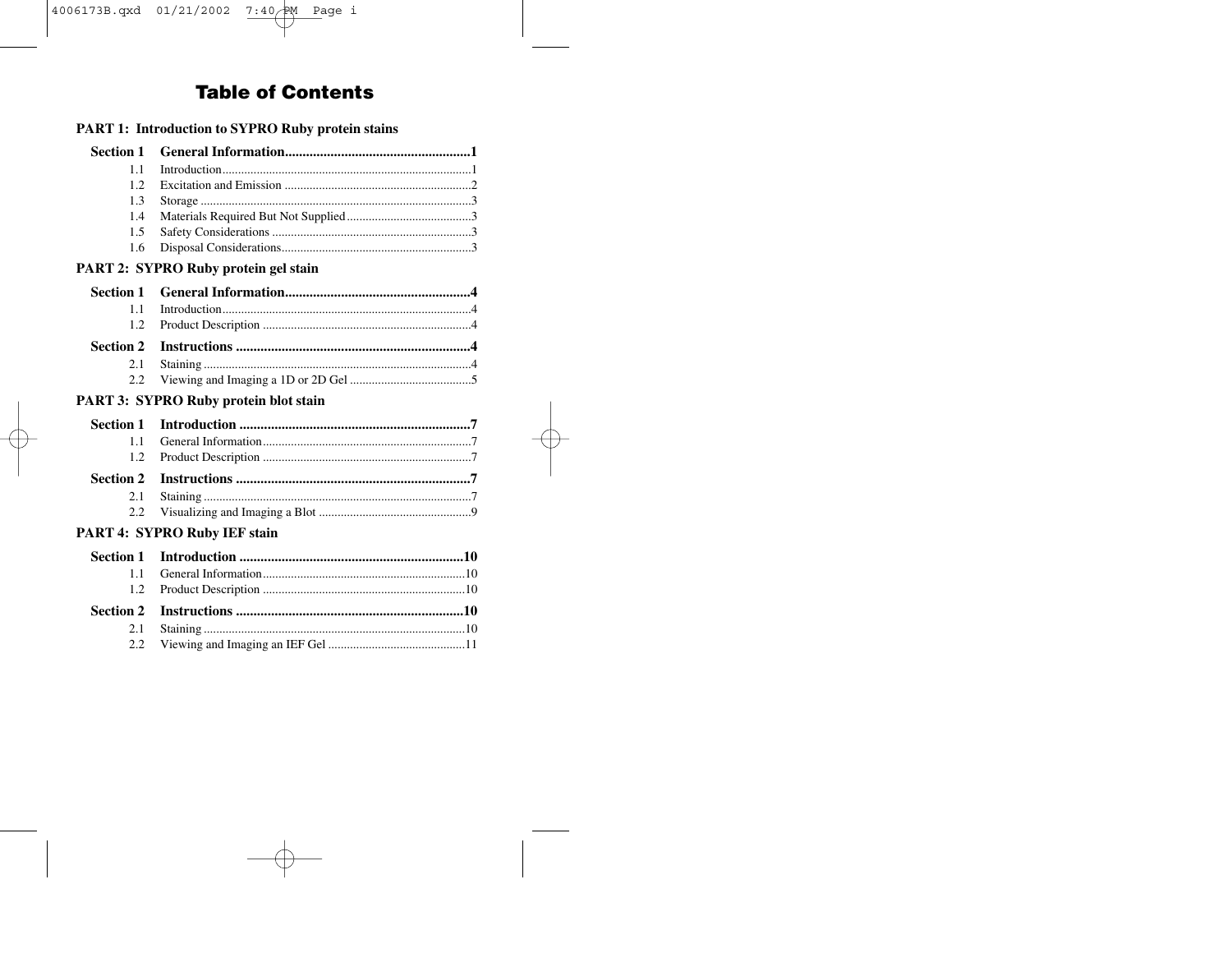# **PART 1: Introduction to SYPRO Ruby protein stains**

# **Section 1 General Information**

### **1.1 Introduction**

The fluorescent stain, SYPRO Ruby protein stain is available in three application specific formulations: 1) the SYPRO Ruby protein gel stain for staining proteins in acrylamide gels (1-D, 2-D, isolectric focusing); 2) the SYPRO Ruby protein blot stain for staining proteins on nitrocellulose or PVDF membranes; 3) the SYPRO Ruby IEF stain for staining proteins in acrylamide gels separated by isoelectric focusing (IEF). These formulations have been optimized specifically for each application and the stains are not interchangeable. Please refer to the appropriate section of this manual for the stain you are using.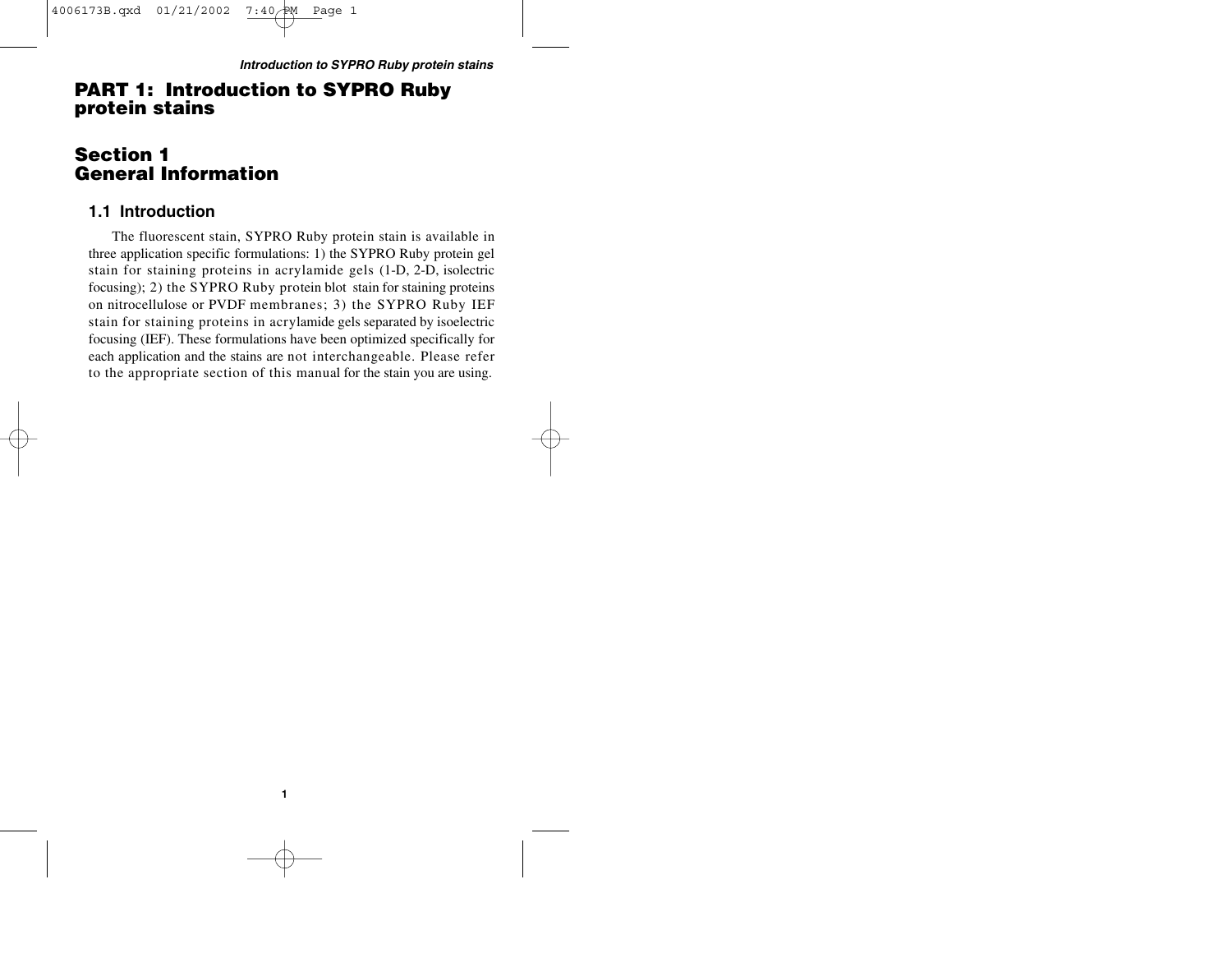# **1.2 Excitation and Emission**



**Fluorescence excitation and emission spectra of SYPRO Ruby protein gel stain.**

# **1.3 Storage**

Stable for at least 6 months when stored at room temperature, protected from light.

# **1.4 Materials Required But Not Supplied**

- a) Staining containers: plastic, preferably polypropylene or Polyvinyl chloride (PVC) photographic staining trays, such as Photoquip Cesco-lite 8 x 10 inch, can be used for large-format gels. Glass dishes are not recommended.
- b) UV or blue light transilluminator with Polaroid™ or CCD camera or a laser-scanning instrument.

# **1.5 Safety Considerations**

No data are available on the toxicity of SYPRO Ruby protein stains. The dye is comprised of an organic component and a heavy metal component (ruthenium). The SYPRO Ruby IEF stain is an acidic solution, which may cause burns. Eye protection and gloves should be worn and general laboratory safety precautions followed while handling all SYPRO Ruby protein stain products.

# **1.6 Disposal Considerations**

Laws governing the disposal of laboratory chemicals vary by region. Check local laws for the proper disposal of SYPRO Ruby protein stain products.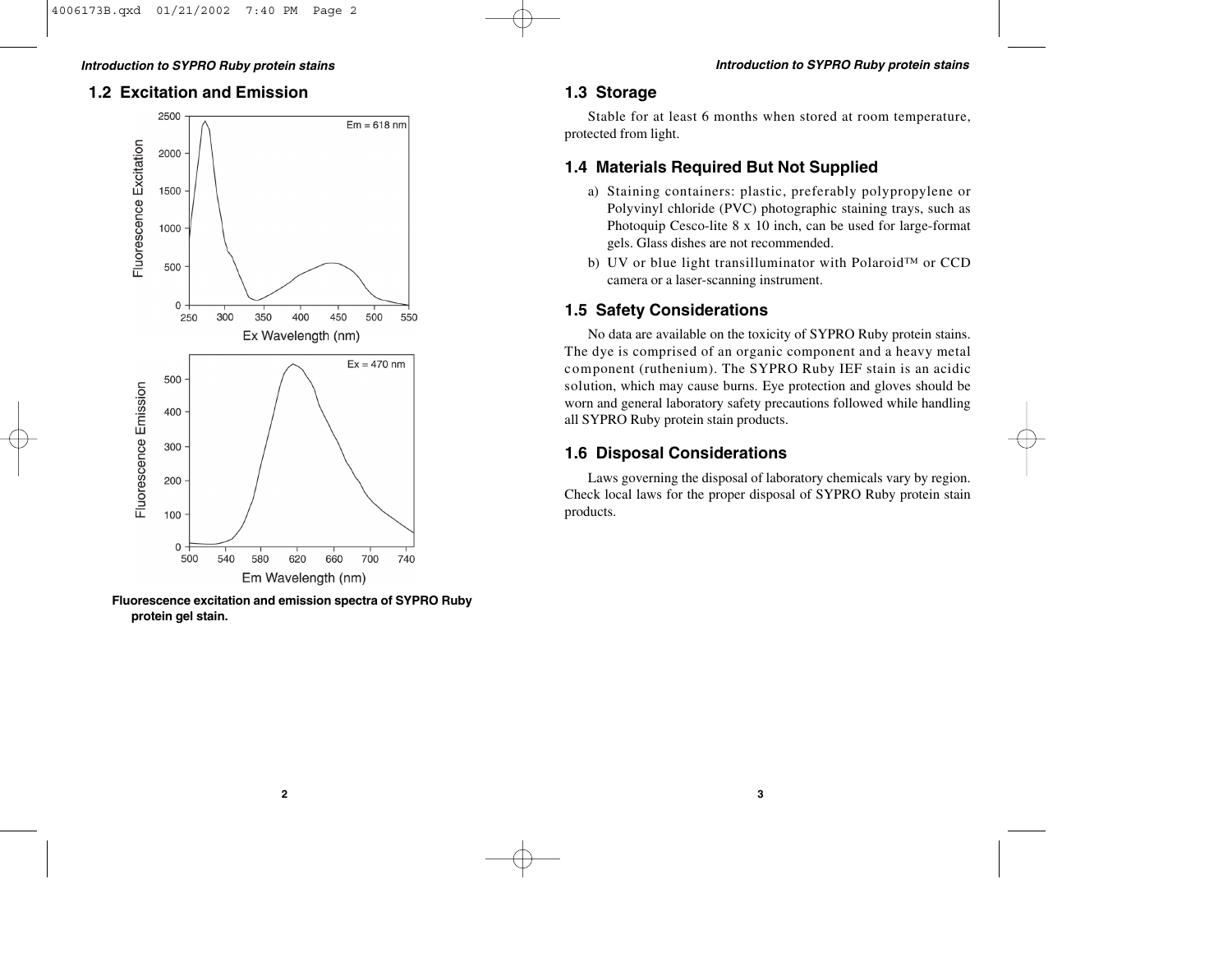# **PART 2: SYPRO Ruby protein gel stain**

# **Section 1 General Information**

## **1.1 Introduction**

SYPRO Ruby protein gel stain is a ready–to–use, sensitive, fluorescent stain for detecting proteins separated by polyacrylamide gel electrophoresis (PAGE). While specially formulated for analysis of proteins in 2-D polyacrylamide gels, SYPRO Ruby protein gel stain also stains 1D gels of different buffer compositions including Tris-Glycine-SDS, Tris-Tricine and non-denaturing PAGE as well as IEF gels. The stain does not interfere with subsequent analysis of proteins by Edman-based sequencing or mass spectrometry and is quantitative over three orders of magnitude. Use SYPRO Ruby protein gel to stain difficult to stain proteins such as glycoproteins and lipoproteins. This stain will not stain nucleic acids.

# **1.2 Product Description**

SYPRO Ruby protein gel stain is a 1x pre-mixed solution, and comes in three package sizes with instructions. The 200 ml size will stain  $\sim$  4 mini gels, the 1 L size will stain  $\sim$  20 mini gels or 2–3 large gels, the 5 L size will stain ~ 100 minigels or 10–15 large gels.

170-3125 SYPRO Ruby protein gel stain, 1 L 170-3126 SYPRO Ruby protein gel stain, 200 ml 170-3138 SYPRO Ruby gel stain, 5 L

# **Section 2 Instructions**

# **2.1 Staining**

a) Remove the gel from the gel cassette or plates. Place it in a clean plastic container (see Section1.4). For 2-D gels, wash for 30 min in one of the following gel fixing solutions:

10% methanol, 7% acetic acid

25% ethanol, 12.5% trichloroacetic acid 10% ethanol, 7% acetic acid 50% ethanol, 3% acetic acid 40% ethanol, 10% acetic acid For IEF gels, fix gel in 40% methanol, 10% trichloroacetic acid for 3 hours, then wash gel in water 3 times for 10 min each.

(No fixation is required for 1-D gels).

b) Remove the wash solution and cover the gel with SYPRO Ruby protein gel stain. The volumes used for typical gels are given below. In general use  $\sim$  10 times the volume of the gel. Using too little stain will reduce sensitivity.

| <b>Gel Size</b>           | <b>Volume of Stain</b> |
|---------------------------|------------------------|
| 8 x 10 cm                 | 50 ml                  |
| $16 \times 20 \text{ cm}$ | 330 ml                 |
| 20 x 20 cm                | 500 ml                 |

- c) Stain the gel with continuous gentle agitation for at least 3 hrs for maximal sensitivity. Specific staining can be seen in 30–90 min. For convenience, gels may be left in the stain solution overnight (16–18 hrs) without overstaining.
- d) Rinse the gel in 10% methanol (or ethanol), 7% acetic acid for 30–60 min. This rinse step decreases background fluorescence.
- e) Wash gel in water before imaging.

# **2.2 Viewing and Imaging a 1D or 2D Gel**

SYPRO Ruby protein gel stain has two excitation peaks at  $\sim$  280 nm and ~ 450 nm and has an emission maxima near 610 nm. Stained proteins can be visualized using variety of excitation sources including a 300 nm UV or blue-light transilluminator, or laser-based systems. SYPRO Ruby protein gel stain also has exceptional photostability and a long emission lifetime, allowing for long exposure times while minimizing background fluorescence. For the superior resolution required for 2D gel analysis, the Bio-Rad Molecular Imager™ FX or Fluor-S™ MultiImagers are recommended.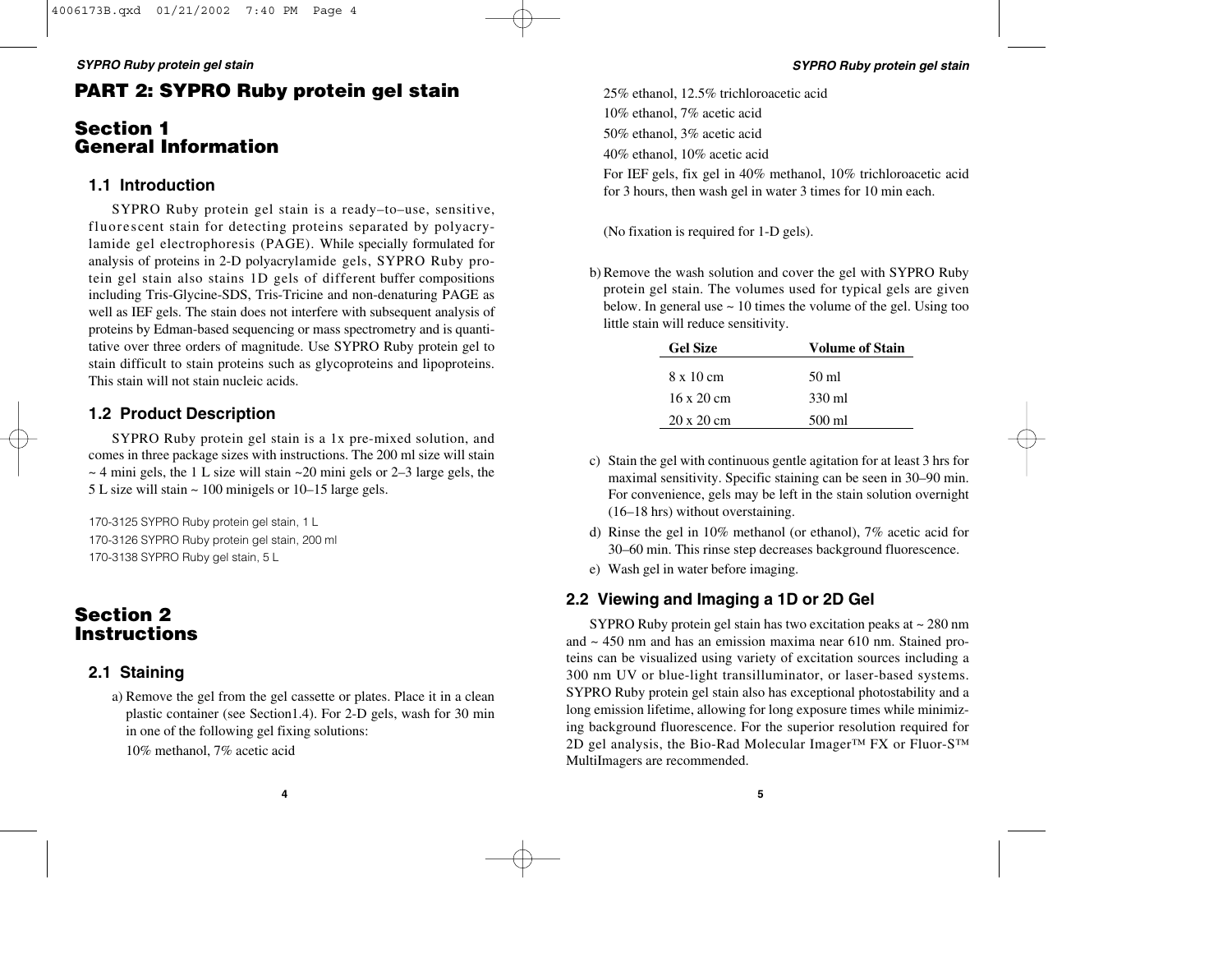#### **SYPRO Ruby protein gel stain SYPRO Ruby protein blot stain**

#### **a) UV or blue-light transilluminator**

Gels that contain proteins stained with SYPRO Ruby protein gel stain are readily visualized using a UV or blue light source. The use of a photographic camera or CCD camera and the appropriate filters is essential to obtain the greatest sensitivity with these systems.

- It is important to clean the surface of the transilluminator before each use with deionized water and a soft, lint free cloth to remove stains from the glass (including SYPRO, SYBR® and EtBr stain) that can lead to high background or skewed data.
- When capturing an image using a standard Polaroid camera system or CCD-based systems, a yellow filter such as the yellow Wratten 9 must be utilized for image collection. Typical Polaroid camera settings for capturing an image of a minigel stained with SYPRO Ruby protein gel stain are f/4.5 or better at a 1-second exposure setting.
- The Bio-Rad Gel Doc™ 1000, 2000, and ChemiDoc™ CCDbased camera systems are equipped with a UV transilluminator for imaging SYPRO Ruby protein gel stain.
- Bio-Rad's Fluor-S™ and Fluor-S MAX MultiImagers are equipped with trans-scanning UV for visualizing and imaging SYPRO Ruby stained gels. Use the Transmission Mode and 550LP filter.
- For other Polaroid-based or CCD-based systems please contact your camera manufacturer for appropriate recommendations on use of filter sets with SYPRO Ruby protein gel stain.

#### **b) Laser-based instruments**

- SYPRO Ruby protein gel stain can be imaged using laser-based imaging systems equipped with 450, 473, 488 or 532 nm laser lines. The following laser/filter combinations are recommended: 488/550LP; 488/605DF50; 532/550LP; 532/605DF50. The Bio-Rad Molecular Imager™ FX also has a pre-programmed function; select Protein Stain Gel/SYPRO Ruby from the Application Menu to automatically select the correct laser and filter sets for this stain.
- For other laser-based imaging systems please contact the manufacturer of the instrument for recommended use of filter sets with SYPRO Ruby protein stain.

# **PART 3: SYPRO Ruby protein blot stain**

# **Section 1 Introduction**

### **1.1 General Information**

SYPRO Ruby protein blot stain is a ready-to-use, sensitive, fluores cent stain for detecting proteins on nitrocellulose or polyvinylidene difluoride (PVDF) membranes. SYPRO Ruby protein blot stain is a permanent protein stain that can be used to stain proteins on membrane supports prior to antibody- or lectin- mediated visualization of specific proteins. The stain can also be used prior to protein identification by Edman-based sequencing or Mass Spectrometry. Since SYPRO Ruby protein blot stain does not block epitopes, it can be used in conjunction with standard immunological procedures, eliminating the need for duplicate blots. This compatibility is particularly advantageous in blots of 2-D gels, where precise localization of the targeted protein relative to other proteins is often difficult.

### **1.2 Product Description**

SYPRO Ruby protein blot stain is a 1x pre-mixed solution, provided with instructions. The 200 ml volume is sufficient for staining 10–40 mini gel electroblots, or  $\sim$  4 large-format electroblots.

170-3127 SYPRO Ruby protein blot stain, 200 ml

# **Section 2 Instructions**

### **2.1 Staining**

Perform all washing and staining steps at room temperature in a clean plastic container (see Part 1, Section 1.4), with continuous, gentle agitation (*e.g.* on an orbital shaker). **Use forceps to handle wet blots, since residue found on latex gloves may destroy the staining pattern. Once dry, membranes can be handled freely**.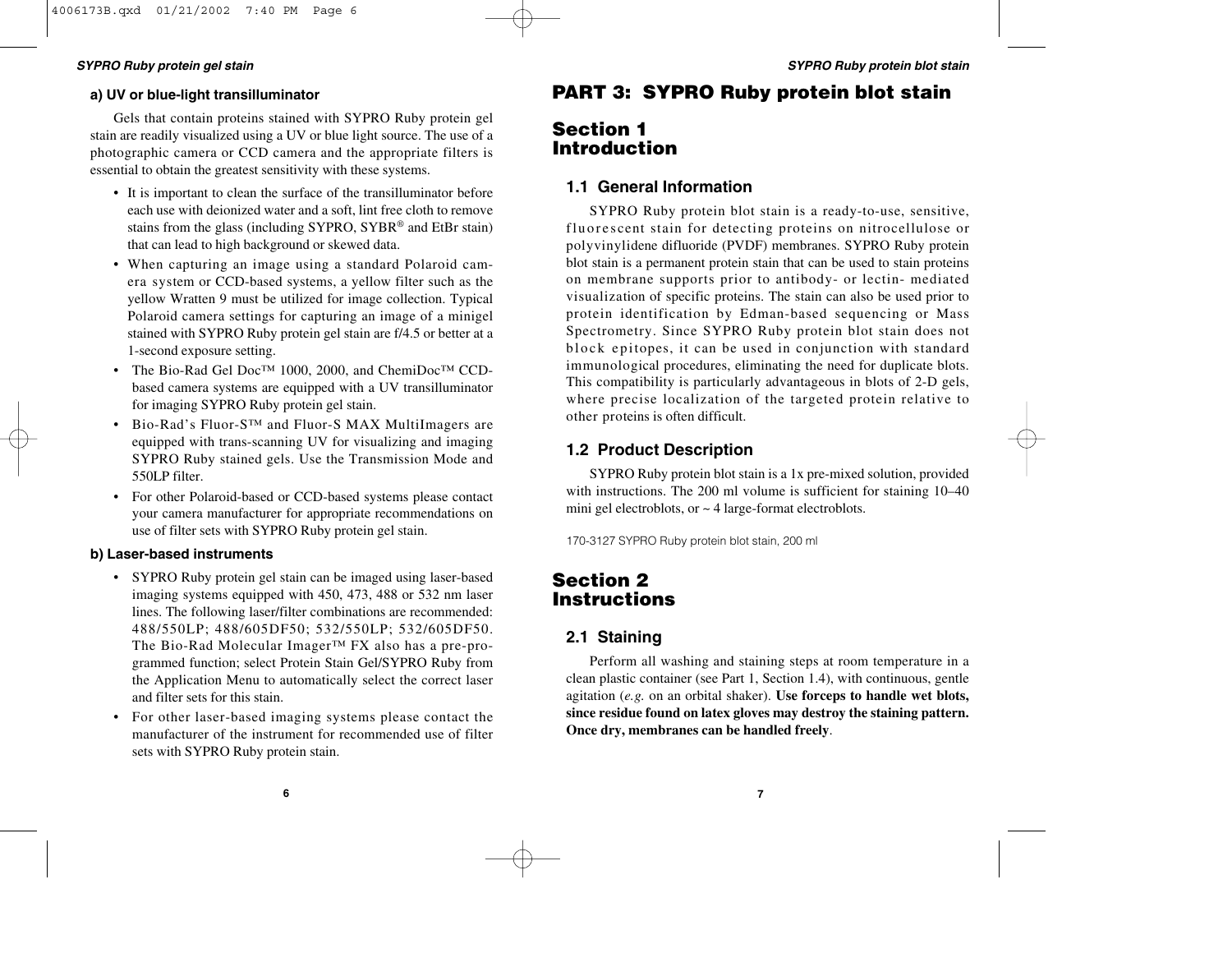#### **SYPRO Ruby protein blot stain SYPRO Ruby protein blot stain**

- a) Staining Nitrocellulose Membranes
	- 1) After electroblotting proteins to a nitrocellulose membrane, completely immerse the membrane in 7% acetic acid, 10% methanol and incubate for 15 minutes.
	- 2) Wash the membrane in deionized water 4 times for 5 minutes each.
	- 3) Completely immerse the membrane in SYPRO Ruby protein blot stain for 15 minutes.
	- 4) Wash the membrane in deionized water 4 to 6 times for 1 minute each to remove excess stain. The membrane may be monitored periodically using UV epi-illumination to determine the level of background fluorescence.
	- 5) Membranes stained with SYPRO Ruby protein blot stain are best preserved by allowing membranes to air dry.
- b) Staining PVDF Membranes
	- 1) After electroblotting proteins to a PVDF membrane, allow the membrane to dry completely.
	- 2) Float the membrane face down in 7% acetic acid, 10% methanol and incubate for 15 minutes.
	- 3) Wash the membrane in deionized water 4 times for 5 minutes each.
	- 4) Transfer the blot using forceps to a staining dish containing SYPRO Ruby protein blot stain.
	- 5) Float the membrane in SYPRO Ruby protein blot stain for 15 minutes.
	- 6) Wash the membrane in deionized water 2 to 3 times for 1 minute each to remove excess stain. The membrane may be monitored periodically using UV epi-illumination to determine the level of background fluorescence.
	- 7) Membranes stained with SYPRO Ruby protein blot stain are best preserved by allowing membranes to air dry. **After air drying they can be handled without using forceps.**

### **2.2 Visualizing and Imaging a SYPRO Ruby stained blot**

RUBY BLOT stain has two excitation peaks at ~ 280 nm and  $\sim$  450 nm and has an emission maxima near 618 nm.

- a) **Epi UV Illumination**
- When viewing blots stained with SYPRO Ruby protein blot stain, only one side of the membrane can be excited due to the non-transparency of the membrane material. Therefore, only epi-UV illumination can effectively be used to visualize or image the blots. Epi illuminating CCD-based imaging systems or a hand-held UV source centered at 300 nm can be used for excitation: When capturing images with an epi-UV illuminated CCD-based system, a yellow filter such as the yellow Wratten # 9 must be utilized for image collection.
- Bio-Rad's Fluor-S™ and Fluor-S MAX MultiImagers are equipped with epi-UV for visualizing and imaging SYPRO Ruby protein blot stain. Use Epi-UV illumination and 610LP emission filter.
- • For other epi-UV illuminated CCD-based systems please contact your camera manufacturer for appropriate recommendations on use of filter sets with SYPRO Ruby protein stains.

#### b) **Laser-based Instruments**

• SYPRO Ruby protein blot stain can be imaged using laser-based imaging systems equipped with 450, 473, 488 or 532 nm laser lines that use epi illumination and collection. For imaging blots with SYPRO Ruby protein blot stain on the Bio-Rad Molecular Imager™ FX use either the 488 or the 532 laser in combination with the 640DF35 filter. For other epi illuminated laser-based imaging systems please contact the manufacturer of the instrument for recommended use of filter sets with SYPRO Ruby protein stains.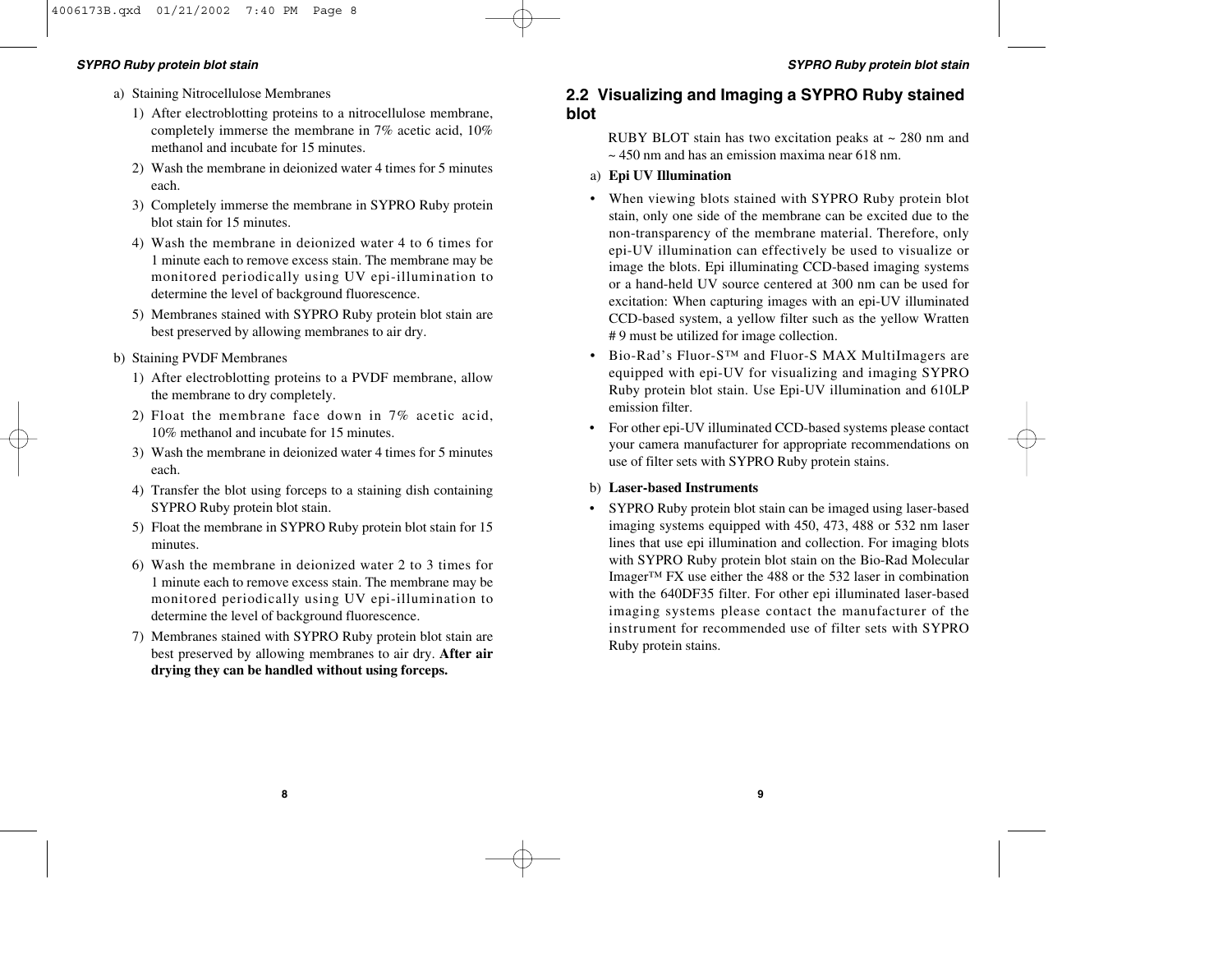# **Part 4: SYPRO Ruby IEF stain**

# **Section 1 Introduction**

### **1.1 General Information**

SYPRO Ruby IEF stain is a ready–to–use, sensitive, fluorescent stain for detecting proteins separated in isoelectric focusing (IEF) gels. The stain does not interfere with subsequent analysis of proteins by Edman-based sequencing or mass spectrometry and is quantitative over three orders of magnitude. Use SYPRO Ruby IEF stain for difficult to stain proteins such as glycoproteins and lipoproteins. This stain will not stain nucleic acids.

# **1.2 Product Description**

SYPRO Ruby IEF stain is a 1x pre-mixed solution, supplied with instructions. The 400 ml size will stain ~10 IEF mini gels or 2 standard flat-bed IEF gels.

170-3148 SYPRO Ruby IEF stain, 400 ml

### **Section 2 Instructions**

### **2.1 Staining**

Perform all washing and staining steps at room temperature in a clean plastic container (see Part 1, Section 1.4), with continuous, gentle agitation (*e.g.* on an orbital shaker). Use plastic, rather than latex, gloves to reduce the amount of smudging on the gel.

Note: RUBY IEF Stain contains a fixative; no fixation is required.

a) Incubate the gel in SYPRO Ruby IEF stain overnight (12–18 hrs)

| <b>Gel Size</b>          | <b>Volume of Stain</b> |
|--------------------------|------------------------|
| $6 \times 9$ cm          | 40 ml                  |
| $8 \times 10 \text{ cm}$ | 50 ml                  |
| 24.5 x 11 cm             | $200 \text{ ml}$       |

b) Wash the gel in deionized water 4 times for 30 min each to decrease background fluorescence. The gel may be monitored periodically using UV epi-illumination to determine the level of background fluorescence.

**Note**: IEF gels with plastic backings separate from their backing during this water wash. It is important to remove this backing as it has high inherent fluorescence.

# **2.2 Viewing and Imaging an IEF Gel**

SYPRO Ruby protein stain is excited around its two excitation peaks at  $\sim$  280 nm and  $\sim$  450 nm and has an emission maxima at  $\sim$  610 nm. Stained proteins can be visualized using a variety of excitation sources including a 300 nm UV or blue-light transilluminator, or laserbased systems. SYPRO Ruby protein stain also has exceptional photostability and a long emission lifetime, allowing for long exposure times while minimizing background fluorescence.

### **a) UV or blue-light transilluminator**

Gels that contain proteins stained with SYPRO Ruby IEF stain are readily visualized using a UV or blue light source. The use of a photographic camera or CCD camera and the appropriate filters is essential to obtain the greatest sensitivity with these systems.

- It is important to clean the surface of the transilluminator before each use with deionized water and a soft, lint free cloth to remove stains from the glass (including SYPRO, SYBR and EtBr stain) that can lead to high background or skewed data.
- When capturing an image using a standard Polaroid camera system or CCD-based systems, a yellow filter such as the yellow Wratten 9 must be used. Typical Polaroid camera settings for capturing an image of a minigel stained with SYPRO Ruby IEF stain are f/4.5 or better at a 1-second exposure setting.
- Bio-Rad's Gel Doc™ 1000, 2000, and ChemiDoc™ CCD-based camera systems are equipped with a UV transilluminator for imaging SYPRO Ruby IEF stained gels.
- Bio-Rad's Fluor-S™ and Fluor-S MAX MultiImagers are equipped with trans-scanning UV for visualizing and imaging SYPRO Ruby IEF stain. Use the Transmission Mode and 550LP filter.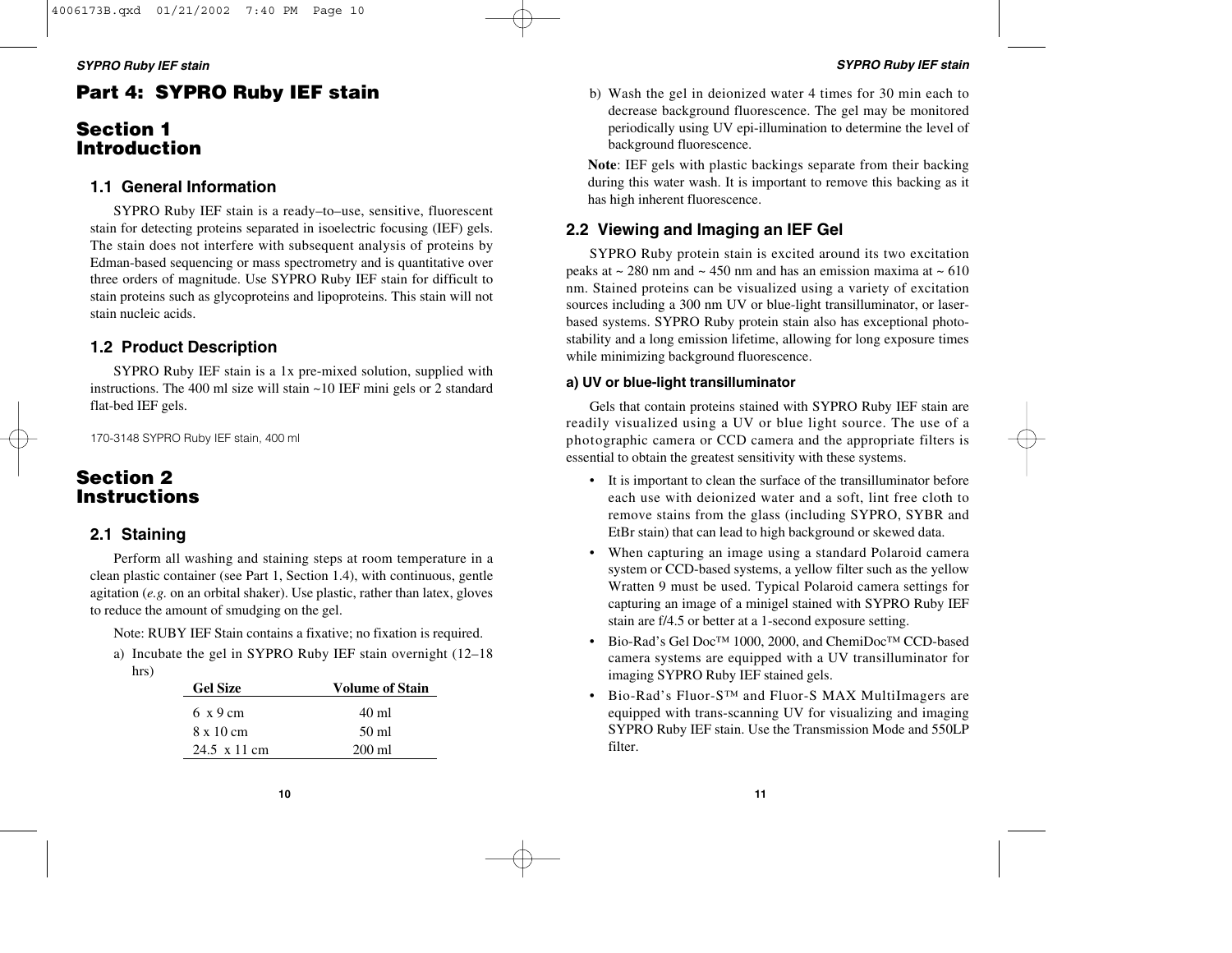#### **SYPRO Ruby IEF stain**

• For other Polaroid-based or CCD-based systems please contact your camera manufacturer for appropriate recommendations on use of filter sets with SYPRO Ruby protein stain.

### **b) Laser-based instruments**

- • SYPRO Ruby IEF stain can be imaged using laser-based imaging systems equipped with 450, 473, 488 or 532 nm laser lines. The following laser/filter combinations are recommended: 488/550LP; 488/605DF50; 532/550LP; 532/605DF50. The Bio-Rad Molecular Imager™ FX laser-based system has a pre-programmed function for imaging this stain. Select Protein stain Gel/SYPRO Ruby from the Application Menu to automatically select the correct laser and filter sets for this stain.
- For other laser-based imaging systems please contact the manufacturer of the instrument for recommended use of filter sets with SYPRO Ruby protein stain.

SYPRO Ruby is a registered trademark and the dye is manufactured by Moleculer Probes, Inc. Eug. Or.